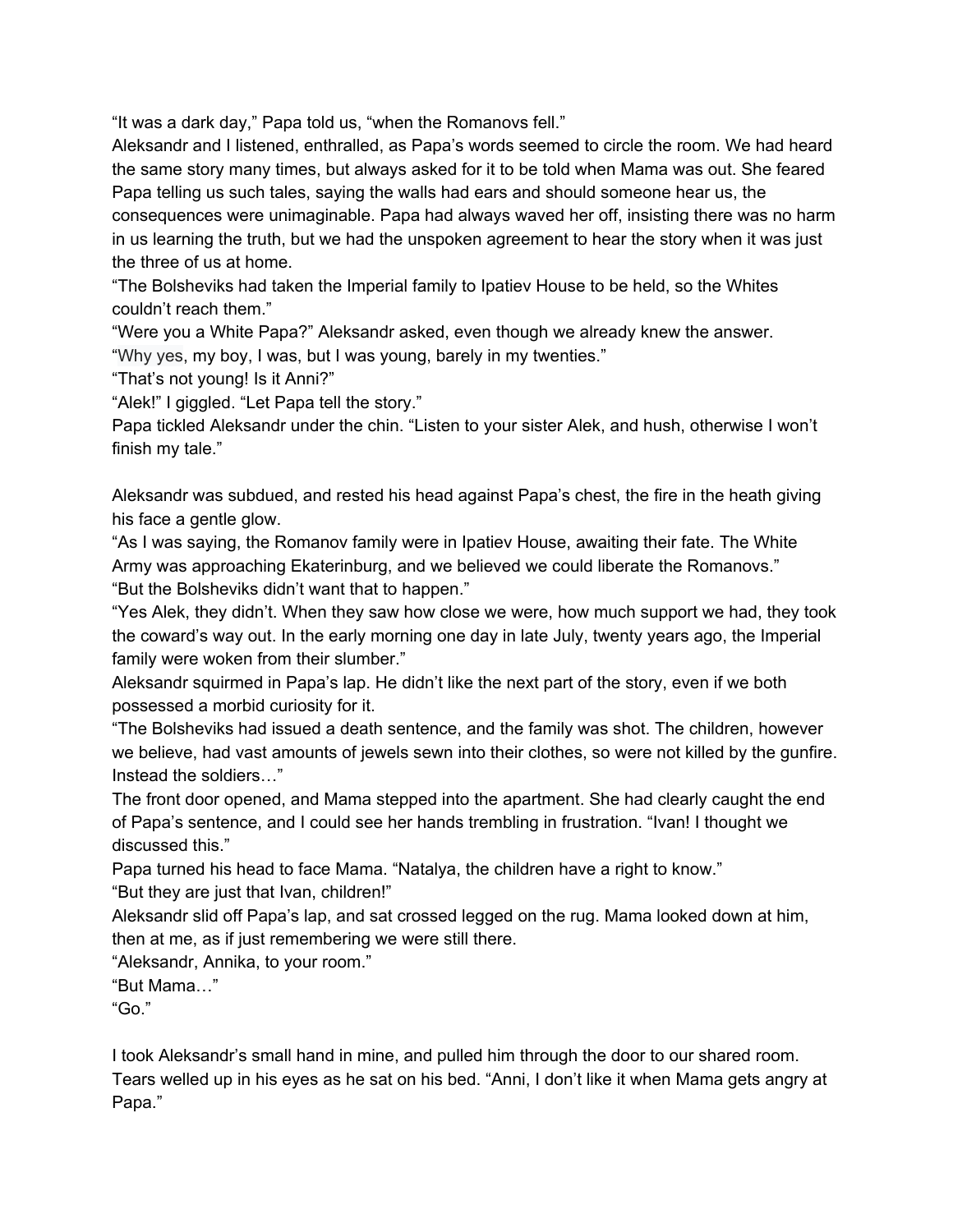"I know Alek, but hush now so I can hear what they are saying."

Aleksandr wiped his eyes and sniffed several times, before composing himself enough to come and sit beside me by the door. I held a finger to my lips, and he nodded. Together, we pressed our ears to the wood.

"It is ridiculous Ivan, to tell them such tales. I have said this many times!"

"They want to hear Natalya."

"They are children! They should not be exposed to the graphic nature of your stories."

"Lenin and now Stalin stand behind a podium of lies Natalya, lies that I shall not allow Alek and Anni to believe."

"You don't know what happened to the Romanovs. No one does!"

Aleksandr and I exchanged a look. This was a part of the tale that we had not been told.

"The rumours, they dance through the streets. The Mladorossi…"

My mind stumbled over the unfamiliar word. I rose up on my knees to peer through the keyhole, and saw Mama's face in a contortion of pain and disbelief.

"I cannot believe you Ivan."

"The Grand Duke Kirill Vladimirovich is the rightful heir to the Romanov House."

"You said you would put your monarchist obsession behind you when we had the children. That is why we left Leningrad!"

"It's not right Natalya, royal blood should be on the throne, not the communists."

"Saying things like that is what gets people killed!"

Aleksandr gasped, and I slapped my hand over his mouth, but it was too late. Mama's footsteps thudded towards us and the door swung open. I craned my head around her dress, praying to see Papa behind her so he could explain what had been said. Instead, I saw him pull his coat off the hook, place his hat out his head and storm out of the front door. I looked up at Mama, and watched as her expression softened.

"My dears, you were not supposed to be listening to that."

"Mama?" Aleksandr's bottom lip trembled. "Is Papa going to be killed?"

Mama's face crumbled. "I don't know my sweet. I don't know." She engulfed us both in a tight hug, and there we sat all through the night, our tears running together as one. That was the last time Aleksandr and I requested the story of the Romanovs.

 $\tilde{\phantom{a}}$ 

Papa returned the next morning, with a small bouquet of flowers for Mama and some chocolate squares for me and Aleksandr. He hugged us tightly, and promised that he and Mama had just got carried away with their argument last night, and that there was nothing for us to worry about. I was unconvinced, but the chocolate had swayed Aleksandr. I wondered where Papa had been all night, but from the looks Mama and Papa were exchanging, I knew that it was best not to ask. As the day went on, their stilted temperaments and awkward gazes gave way to small smiles and fleeting kisses. It seemed that they were happy again. Aleksandr ploughed his way through his homework as I helped Mama with the household chores, watching Papa as he came in and out of his office. The day retained no traces of the argument the night before.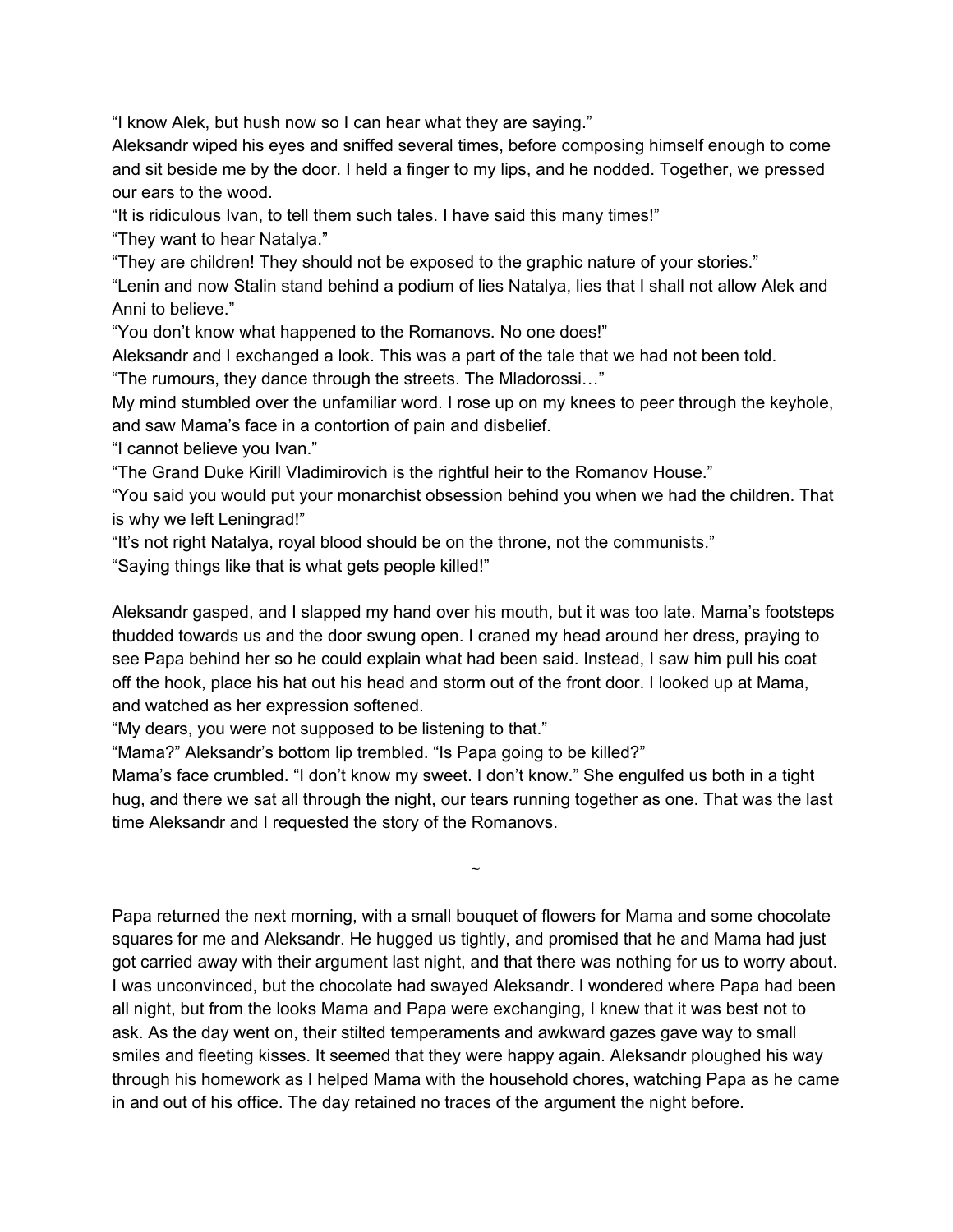At dinner, Papa was all smiles. He made a funny face out of the wilted lettuce on Aleksandr's plate and gave me his helping of potatoes. It was strange how much the atmosphere had changed in such a short amount of time.

"Now Annika." Mama regarded me with a warm gaze. "After we finish eating, you must go to your bedroom and not come out until tomorrow. We need some time to get your surprises ready." I nodded, gulping down the final potato.

Aleksandr bounced in his seat. "Do I get to help you get ready for Anni's birthday?" "Of course you do Alek, but first…" Papa suddenly grabbed me under the arms and lifted me out of my chair, swinging me around to face my bedroom doorway. "Off you go, until tomorrow not-so-little Anni." He planted a kiss on my head before pushing me gently into my room, shutting the door behind me. I giggled and changed into my pyjamas, washing my face in the sink by the wall. Aleksandr's laughs seeped through the door as I heard pots being moved and the scratch of crayons against card. My bed creaked as I climbed into it and I laid my head on the pillow, my stomach doing circles in excited anticipation. The voices outside the bedroom quietened, and the door opened to reveal Aleksandr padding in to go to bed. I squeezed my eyes shut as Aleksandr leaned down to see if I was asleep, his breath warm on my face. He seemed to be satisfied, and climbed into his bed and quickly dozed off. Eventually, I fell asleep to his steady breaths.

"Happy Birthday Anni!" Aleksandr jumped on my bed, jerking me awake.

"Alek!" I swatted my hand at him and he rolled off the bed, running out of the room. Laughing, I got out of bed and followed him. Mama was standing by the dining table, an envelope in her hands and three tulips bursting out of a small glass vase. She looked on edge, and her smile was slightly strained. Aleksandr ran up to her and took the envelope out of her hands, presenting it to me with a flourish. "This is what I did for you."

 $\sim$ 

"Thank you Alek." As I started to peel open the envelope, I looked into the kitchen. "Where's Papa?"

Mama wouldn't look me in the eye. "He's just popped out, he'll be back soon." I pulled back the flap of the envelope and slid the card out. Aleksandr had drawn fireworks and a pink cake, a large 12 scrawled in purple crayon. "It's lovely Alek." I placed the card on the mantelpiece and went in to hug Aleksandr,, but he darted away and ducked behind a chair. Mama looked like she was about to reprimand him, but Papa flung open the front door and bounded inside. "Happy birthday Anni!" He picked me up and swung me around the room, and I squealed in excitement. Aleksandr ran up to him for a turn, and Papa complied happily. Mama looked on, worry evident in her face.

"Ivan? You seem awfully enthusiastic."

"Of course he is Mama!" Aleksandr almost shouted from where he was being swung around. "It's Anni's birthday!"

Papa placed Aleksandr down on the floor, and pivoted to face Mama. "It's happening Natalya. It's finally happening."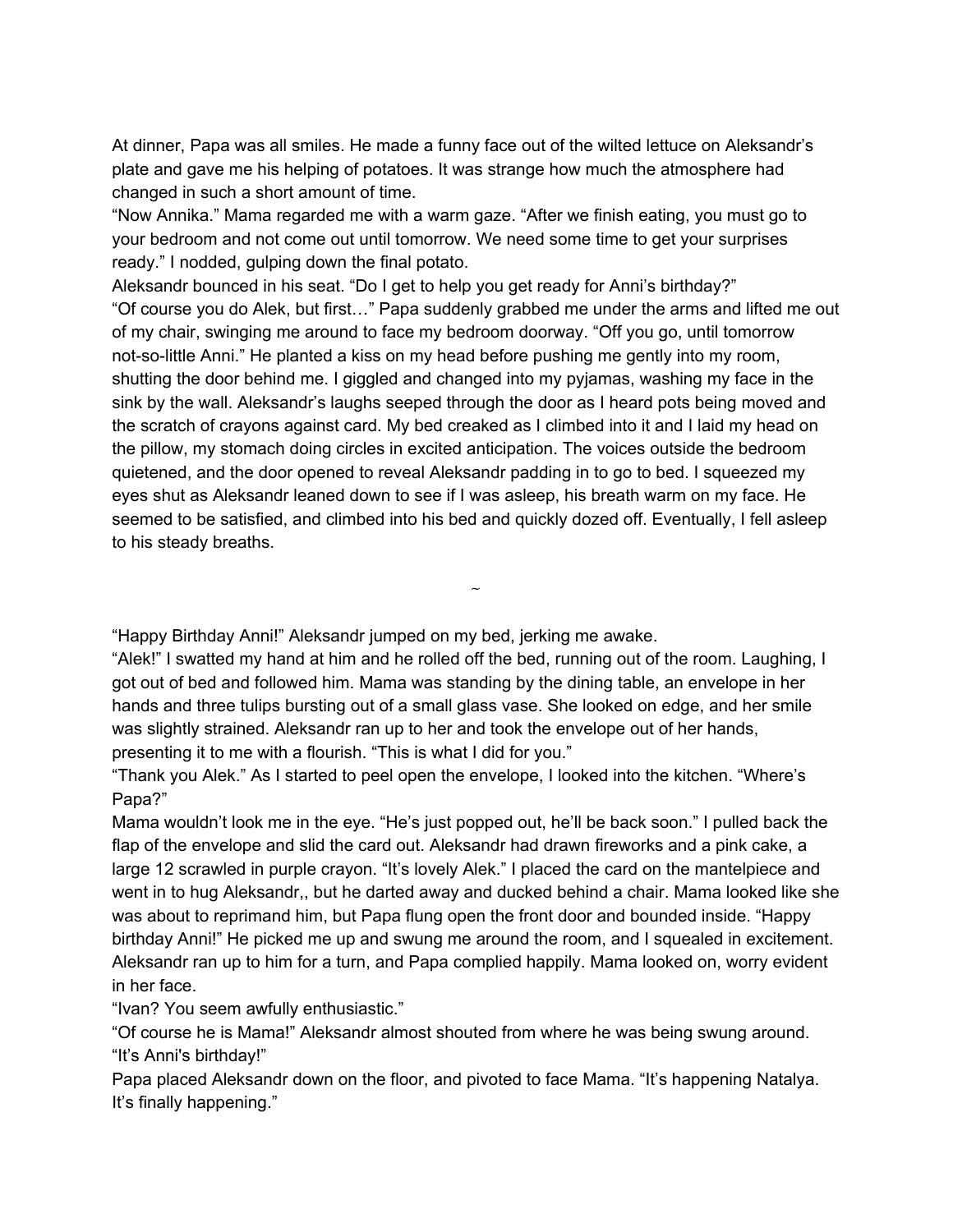"Papa?" Aleksandr looked confused. Mama looked like she was about to explode. "Ivan, what have you done?"

"It's not what I've done, it's what is going to be done!" Papa picked Aleksandr back up and held him in the air. "All will be right in Russia again!"

Mama pulled Aleksandr from Papa, fuming. "What. Have. You. Done?!"

"Royalty will be on the throne again in Russia."

"That's treason Ivan." Her voice was dangerously low.

"Treason or not, it is what is right."

Mama finally burst. "He has passed a decree Ivan!"

"What?"

"Stalin! It's not just you who can be punished for treason now! He'll punish children from the age of twelve for their parents' actions!"

Realisation dawned on Papa's face, and he very slowly turned to look at me. I felt like I was about to be sick.

"But they wouldn't…"

There was a loud cry from outside down on the street. Aleksandr shot straight to the window and peered downwards. Footsteps thundered on the stairs of our apartment building as Mama pulled Aleksandr back. Her face was ghostly pale. She grabbed my hand and ushered me and Aleksandr quickly into our bedroom. "Under the bed." Her voice was sharp and clipped, stripped of all the warmth usually in it.

"What's going on?" I had an awful pit at the bottom of my stomach, my heart thumping alongside the noise of military boots echoing in the hallway. Mama kissed Aleksandr on his forehead, then pushed him under my bed frame. She turned to me and held my face in her hands, her eyes wet with tears. "Do not come out, unless it is I telling you to. You have to promise me."

"But what about Papa?"

"Annika, promise me."

I swallowed, a long hard swallow that stayed with me for far longer than it should have."I promise."

"Good girl." Mama kissed me on the nose, then pushed me under the bed so I was lying beside Aleksandr. I took his hand as Mama yanked down the blanket so it touched the floor, obscuring us from view. I shifted forwards, just enough to see out into the living room. Mama had barely stood up when the front door was kicked off its hinges, and three men with huge black guns slung across their bodies marched in.

"Ivan Kuznetsov," The men stood in a perfect line blocking the front doorway. "You are under arrest for treason against the Soviet Union and our great leader."

Papa spat on the floor. "Great leader my behind."

One of the men slapped him across the face.

Papa staggered backwards clutching his cheek. Mama rushed to his side and wrapped her arms around his shoulders, tears pouring freely down her face. "Please, he doesn't know what he is saying."